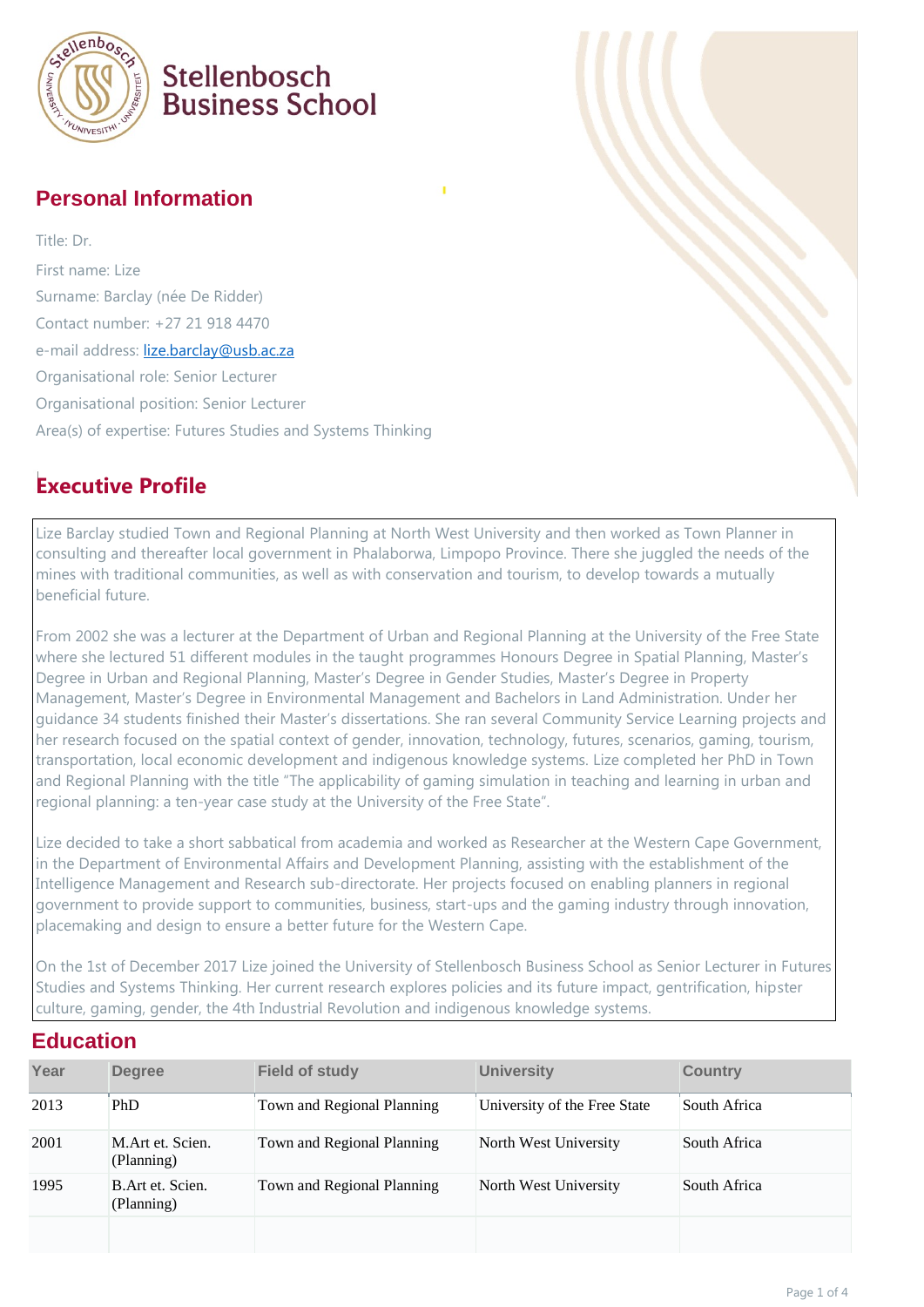

#### **Academic honours and awards**

Stellenbosch

**Business School** 

| Year | <b>Honour/Award</b> | <b>Honour/Award description</b> | <b>Country</b> |
|------|---------------------|---------------------------------|----------------|
|      |                     |                                 |                |

Ţ

## **Membership of professional and scientific organisations**

**Organisation**

South African Council for Planners (SACPLAN)

### **Academic and Professional Experience**

| <b>Commencement End date</b><br>date |            | <b>Position</b>                                   | <b>Institution</b>                                                                             | <b>Country</b> |
|--------------------------------------|------------|---------------------------------------------------|------------------------------------------------------------------------------------------------|----------------|
| 2017/12/01                           |            | Senior Lecturer                                   | <b>Futures Studies and Systems</b><br>Thinking, University of<br>Stellenbosch Business School  | South Africa   |
| 2015/10/01                           | 2017/11/30 | Researcher in Town and<br><b>Regional Planner</b> | Department of Environmental<br>Affairs and Development<br>Planning, Western Cape<br>Government | South Africa   |
| 2002/05/01                           | 2014/12/31 | Lecturer                                          | Department of Urban and<br>Regional Planning, University<br>of the Free State                  | South Africa   |
| 1997/03/01                           | 2002/04/30 | Town Planner                                      | BaPhalaborwa Municipality                                                                      | South Africa   |
| 1995/01/01                           | 1997/02/28 | Development Consultant                            | De Ridder Consultants                                                                          | South Africa   |
|                                      |            |                                                   |                                                                                                |                |

#### **Research**

| <b>Title</b>                                                                       | <b>Authors</b>                   | <b>Publication</b>                                       | <b>Type of output</b>  | <b>Publication</b><br>date (year) |
|------------------------------------------------------------------------------------|----------------------------------|----------------------------------------------------------|------------------------|-----------------------------------|
| Shopping centre hierarchy for the<br>Western Cape                                  | Barclay, E &<br>Hauptfleisch, C. | <b>Development Planning</b><br>Research Report 3015-2017 | <b>Research Report</b> | 2017                              |
| Western Cape 2065: Future Spatial<br>Postulations - A Cyberpunk<br><b>Scenario</b> | Barclay, E                       | <b>Development Planning</b><br>Research Report 3015-2017 | <b>Research Report</b> | 2017                              |
| Games are more than just fun                                                       | Barclay, E $&$<br>Jacobs, NS     | Development Planning<br>Research Report 3015-2017        | <b>Research Report</b> | 2017                              |
| Personas: Theoretical Analysis                                                     | Barclay, E                       | Development Planning<br>Research Report 3015-2017        | <b>Research Report</b> | 2017                              |
| The Global Goals in Context                                                        | Barclay, E                       | Development Planning<br>Research Report 3015-2017        | <b>Research Report</b> | 2017                              |
| Conceptual Framework to guide<br>the Development Planning                          | Barclay, E;<br>Jacobs, $H \&$    | Development Planning<br>Research Report 3015-2017        | <b>Research Report</b> | 2017                              |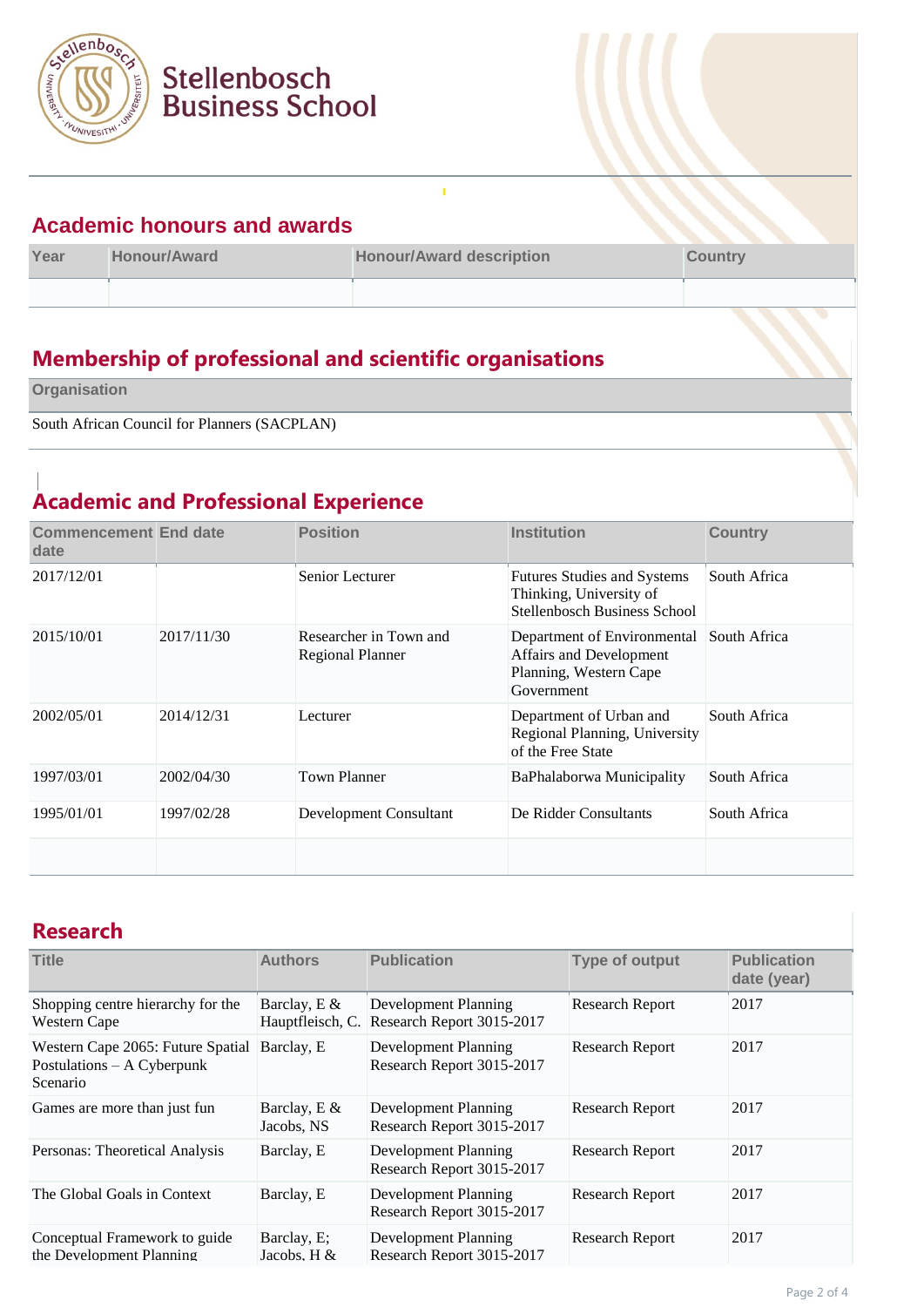

# Stellenbosch<br>Business School

| Research in the Western Cape                                                                                                                                  | Rumbelow, J.                                                                                         |                                                                                                                                                                                                                                                  |                             |      |
|---------------------------------------------------------------------------------------------------------------------------------------------------------------|------------------------------------------------------------------------------------------------------|--------------------------------------------------------------------------------------------------------------------------------------------------------------------------------------------------------------------------------------------------|-----------------------------|------|
| Field Dictionary to Development<br><b>Planning Terminology</b>                                                                                                | Barclay, E                                                                                           | <b>Development Planning</b><br>Research Report 3015-2017                                                                                                                                                                                         | <b>Research Report</b>      | 2017 |
| De-complexifying the SPLUMA<br>principles                                                                                                                     | Barnes, AP;<br>Barclay, E;<br>Jacobs, JH;<br>Hauptfleisch, C;<br>Jacobs, NS;<br>Orie, S & Nel,<br>VJ | <b>Development Planning</b><br>Research Report 3015-2017                                                                                                                                                                                         | <b>Research Report</b>      | 2017 |
| Contemplating SPLUMA<br>principles                                                                                                                            | Barclay, E                                                                                           | <b>Development Planning</b><br>Research Report 3015-2017                                                                                                                                                                                         | <b>Research Report</b>      | 2017 |
| Theoretical identification of Micro-Barclay, E<br>indicators                                                                                                  |                                                                                                      | <b>Development Planning</b><br>Research Report 3015-2017                                                                                                                                                                                         | <b>Research Report</b>      | 2017 |
| Position Paper on the Rural<br>Guidelines                                                                                                                     | Matyolo, Y;<br>Barclay, E &<br>Rumbelow, J                                                           | <b>Development Planning</b><br>Research Report 3015-2017                                                                                                                                                                                         | <b>Research Report</b>      | 2017 |
| Cellular and Telecommunications<br>Mast and Antennae: health risk and Barclay, E<br>planning permissions                                                      | Jacobs, NS &                                                                                         | <b>Development Planning</b><br>Research Report 3015-2017                                                                                                                                                                                         | <b>Research Report</b>      | 2017 |
| Establishing a Pioneer Base on<br>Mars.                                                                                                                       | Barclay, E &<br>Barclay, AJ                                                                          | Future Spaces Research Report Research Report                                                                                                                                                                                                    |                             | 2015 |
| A matrix for the measurement of<br>change in the impact of tourism<br>development on the destination: A<br>case study of Greater Phalaborwa,<br>South Africa. | De Ridder, E                                                                                         | Town and Regional Planning<br>Journal                                                                                                                                                                                                            | Journal article             | 2002 |
| Changes in gender space within the De Ridder, E<br>pre-colonial, colonial, post-colonial<br>and neo-colonial mining<br>community.                             |                                                                                                      | Proceedings of the Planning<br>History Study Groups' 2003<br>conference on Colonialisation<br>and Post-colonialisation held at<br>the<br>Department of Urban and<br>Regional Planning of the<br>University of the Free State in<br>South Africa. | Conference proceedings 2004 |      |
| Intensification of land use in urban<br>areas and its relation to mobility<br>and infrastructure: case study of<br>BaPhalaborwa Municipality, South<br>Africa | De Ridder, E                                                                                         | Land use intensification and<br>transportation in Almere.                                                                                                                                                                                        | <b>Book Chapter</b>         | 2003 |
| Rails to trails in Almere:<br>Connecting our community. Micro<br>approach to the<br>transportation problem                                                    | Ridder, E. &<br>Timpanaro, C.                                                                        | Bisaillon, L., De Land use intensification and<br>transportation in Almere.                                                                                                                                                                      | <b>Book Chapter</b>         | 2003 |
| Gamification, gaming, Apps and<br>social media in Development<br>Planning: Needs versus limits of<br>technology                                               | Barclay, E &<br>Jacobs NS                                                                            | Planning Africa Conference<br>2016                                                                                                                                                                                                               | Conference                  | 2016 |
| The zoning predicament of Airbnb                                                                                                                              | Barclay, E &<br>Orie, S                                                                              | Planning Africa Conference<br>2016                                                                                                                                                                                                               | Conference                  | 2016 |
| De-complexing the SPLUMA<br>Principles                                                                                                                        | Barnes, AP;<br>Barclay, E;<br>Jacobs, JH;<br>Hauptfleisch, C;                                        | Planning Africa Conference<br>2016                                                                                                                                                                                                               | Conference                  | 2016 |